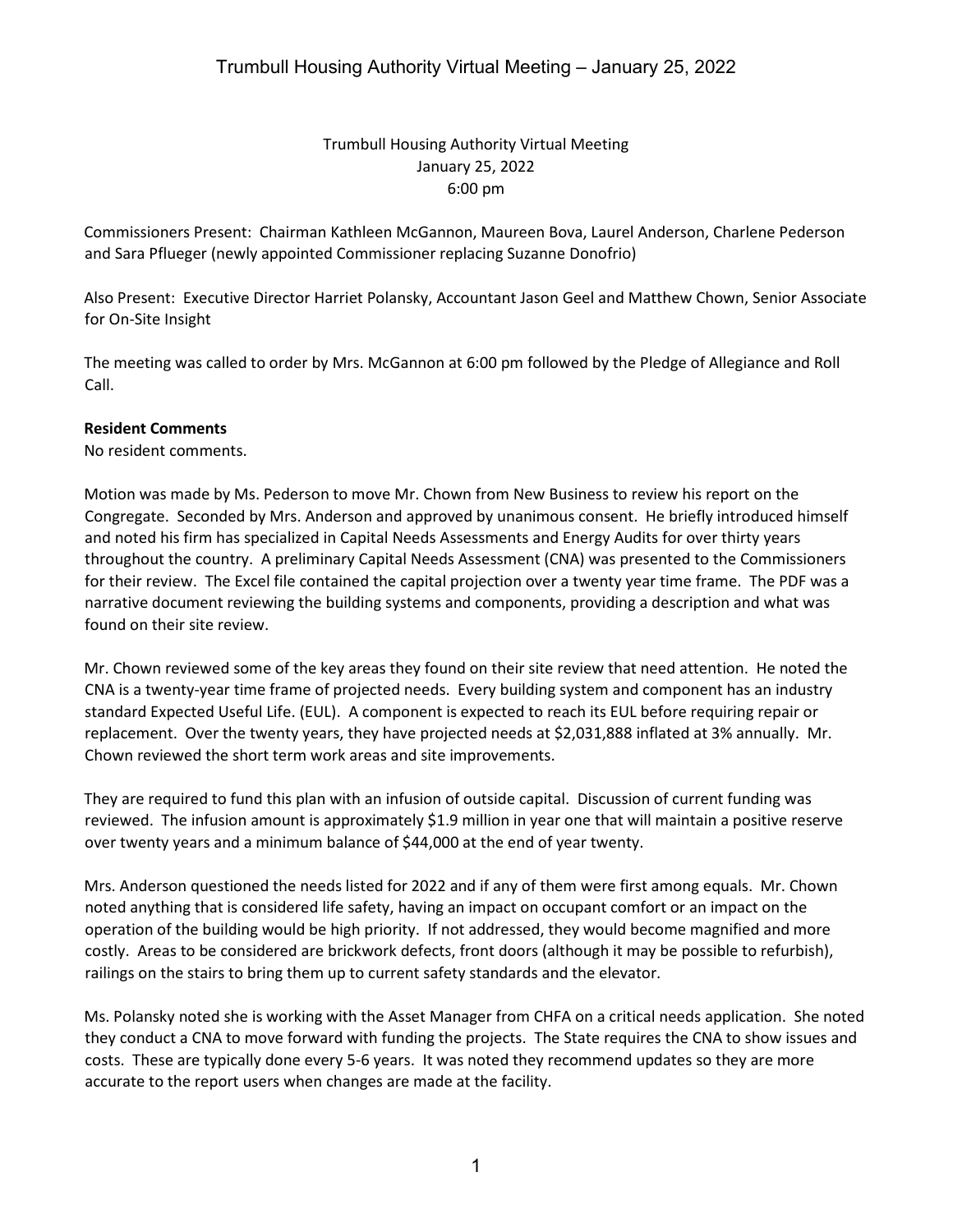Mrs. Anderson requested consideration of a special meeting within the next several weeks, prior to the next Board meeting, that will focus on a review of the CNA and discussion of priorities, potential funding and to get a better understanding of the document. Mrs. McGannon will move forward with a special meeting for discussion of the CNA and will meet with Mr. Geel prior to the special meeting to review the document.

Mr. Chown noted, as part of the CHFA submission, they must prepare a Level 1 Energy Audit. The goal is to recommend changes that are easily fixable when appropriate. They determined four measures to be considered:

- 1. Convert exterior lights to LED
- 2. Convert remaining interior fixtures to LED
- 3. Install one gallon per flush model toilets
- 4. Install current energy star refrigerator units in the commercial area of the kitchen

The cost savings would be \$1,965 per year with implementation. These changes would be made at the appropriate replacement time for the components. It was noted the Congregate already has energy efficient improvements with the changes and upgrades made.

Any questions with regard to the CNA or Energy Audit should be forwarded to Mrs. McGannon.

### **Past Minutes**

Ms. Polansky made one change to the December 21, 2021 minutes – the first line of Page 3 should read "Ms. Polansky noted all smoke detectors have been replaced with a portion paid by HTCC." Motion was made by Mrs. Anderson to accept the minutes of December 21, 2021 as amended. Seconded by Ms. Pederson and approved with one abstention from Ms. Pflueger.

### **Treasurer's Report**

Mrs. Bova presented the financials from July 1, 2021 to December 31, 2021. The overall gain of the Housing Authority was \$42,840. The Operating Gain, before capital grants and depreciation, was \$24,343 of which \$22,848 is attributable to Stern Village and \$1,495 to Congregate.

For Stern Village, the current month's Operating Loss was (\$4,381) compared to the budgeted gain of \$7,501. The loss is attributable to the purchase and installation of smoke detectors for 147 units totaling \$12,971. For the year, rental revenues have met budgeted amounts while maintenance expense now over budget for the year by \$32,089. The overage primarily consists of the \$12,971 smoke detector installation, \$6,000 in tree pruning costs last month and the \$19,100 full annual payment for HVAC cleaning.

For Congregate, the current month's Operating Loss was (\$2,042) compared to a budgeted gain of \$601. The month's loss is primarily due to annual sprinkler, fire alarm and generator services all occurring this month. As projected, Congregate continues to operate at roughly break-even for the year with the help of better than expected occupancy as vacancy losses are half of budgeted amounts so far this year.

The overall cash position of the Authority, including reserves, was \$637,361. Payables include construction payables totaling \$30,202.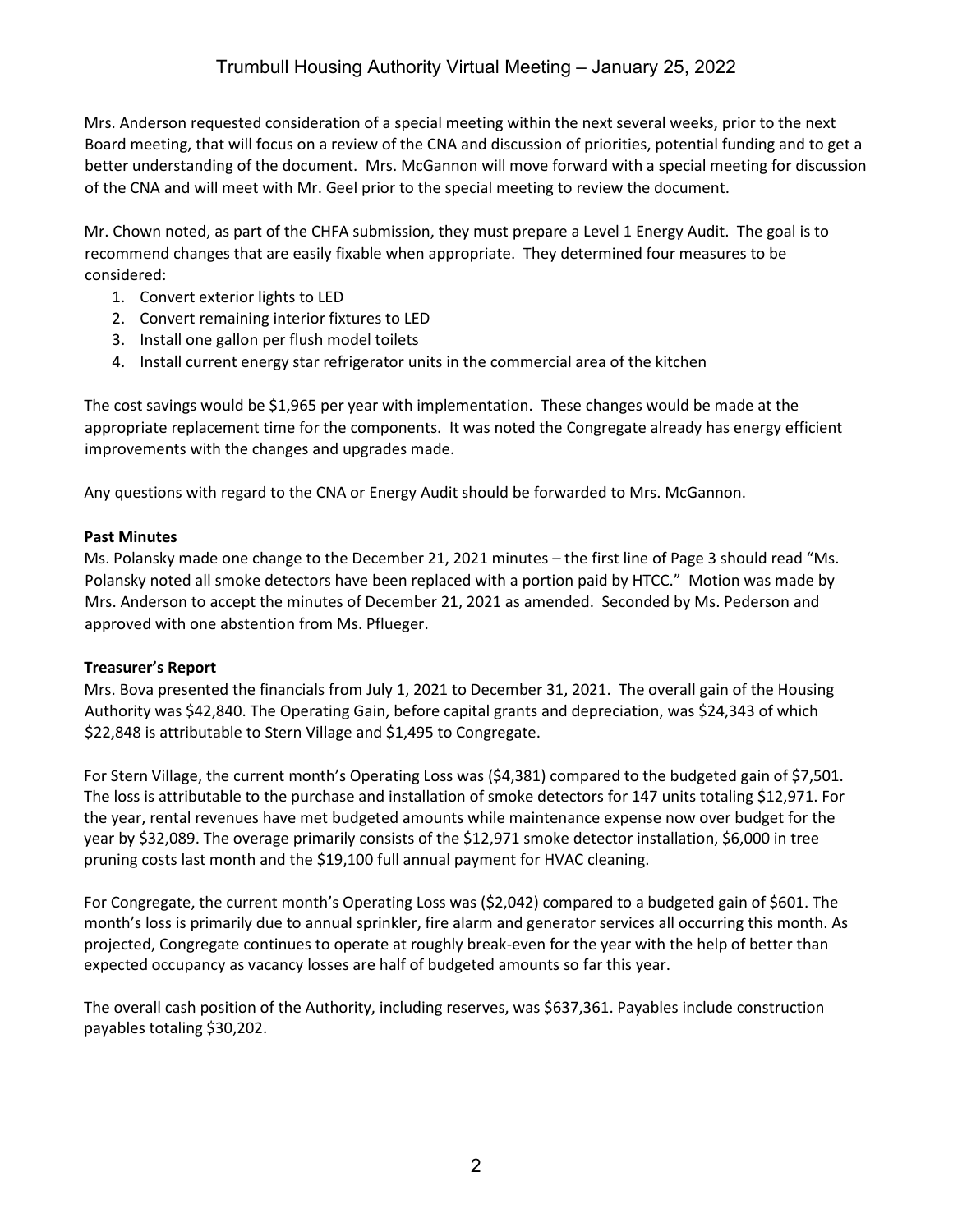A snapshot of program balances are as follows:

| <b>Stern Village</b>    | 6/30/2021    | 11/30/21     | 12/31/21      | <b>YTD Change</b> |
|-------------------------|--------------|--------------|---------------|-------------------|
| Cash                    | \$104,160    | \$39,457     | \$27,440      | \$ (76, 720)      |
| <b>Accounts Payable</b> | \$75,128     | \$63,698     | \$71,329      | \$<br>3,799       |
| Interprogram Loan       | \$378,049    | \$376,230    | \$389,693     | 11,644<br>Ś.      |
| Reserves                | \$506,831    | \$506,993    | \$507,068     | \$<br>237         |
| <b>Excess Cash</b>      | \$ (46,759)  | $$$ (94,553) | \$(117, 119)  |                   |
| Congregate              |              |              |               |                   |
| Cash                    | 90,274       | \$103,172    | Ś.<br>93,377  | Ŝ.<br>3,103       |
| <b>Accounts Payable</b> | 26,174<br>S. | 22,110<br>S. | \$.<br>16,163 | \$.<br>10,011     |
| Interprogram Loan       | \$378,049    | \$376,230    | \$389,693     | \$ (11,011)       |
| Reserves                | \$<br>9,471  | \$<br>9,474  | \$<br>9,476   | \$<br>5           |

Village cash decreased since the beginning of the year due primarily to payment of Radon abatement work related to the SSHP project totaling \$61,000, to be reimbursed with grant funds at project closeout. In addition, a reimbursement was made from Congregate in early January 2022 of approximately \$30,000.

Tenant Accounts Receivable balances as follows:

| <b>Stern Village</b> | # of            |                 |             | # of           |
|----------------------|-----------------|-----------------|-------------|----------------|
|                      | 6/30/20201      | <b>Tenants</b>  | 12/31/21    | <b>Tenants</b> |
| One Month or Less    | (3, 314)<br>\$. | 50              | \$ (4,031)  | 55             |
| Over One Month Rent  | \$<br>3,051     | 4               | \$<br>1,973 |                |
| Inactive AR          | 13,307          | $\overline{44}$ | 445         |                |
| Total                | 13,044<br>S     | 98              | \$ (1,612)  | 64             |
| Congregate           |                 |                 |             |                |
| One Month or Less    | \$<br>606       | 5               | (289)<br>\$ |                |
| Over One Month Rent  | \$              | 0               | \$          |                |
| Inactive AR          | 15,515          | <u> 11</u>      | 3,589       |                |
| Total                | 16,121          | 16              | Ş<br>3,300  | 9              |

Discussion was held regarding the lower cash level at Stern village at the end of December. Mr. Geel explained the transfer of funds, payments and the receipt of DOH money in January of \$50,000. The return of the \$61,000 was discussed which is expected at the close of the project but may not be until May, June or possibly later. Ms. Polansky noted they have a new Asset Manager, the prior individual retired, who is becoming familiar with the project. The State will not release the final payment until everything is finished and reviewed.

### **Executive Director's Report and Maintenance Activity Report**

Ms. Polansky noted the following:

1. Auditor will have a draft of the 2021 audit this week.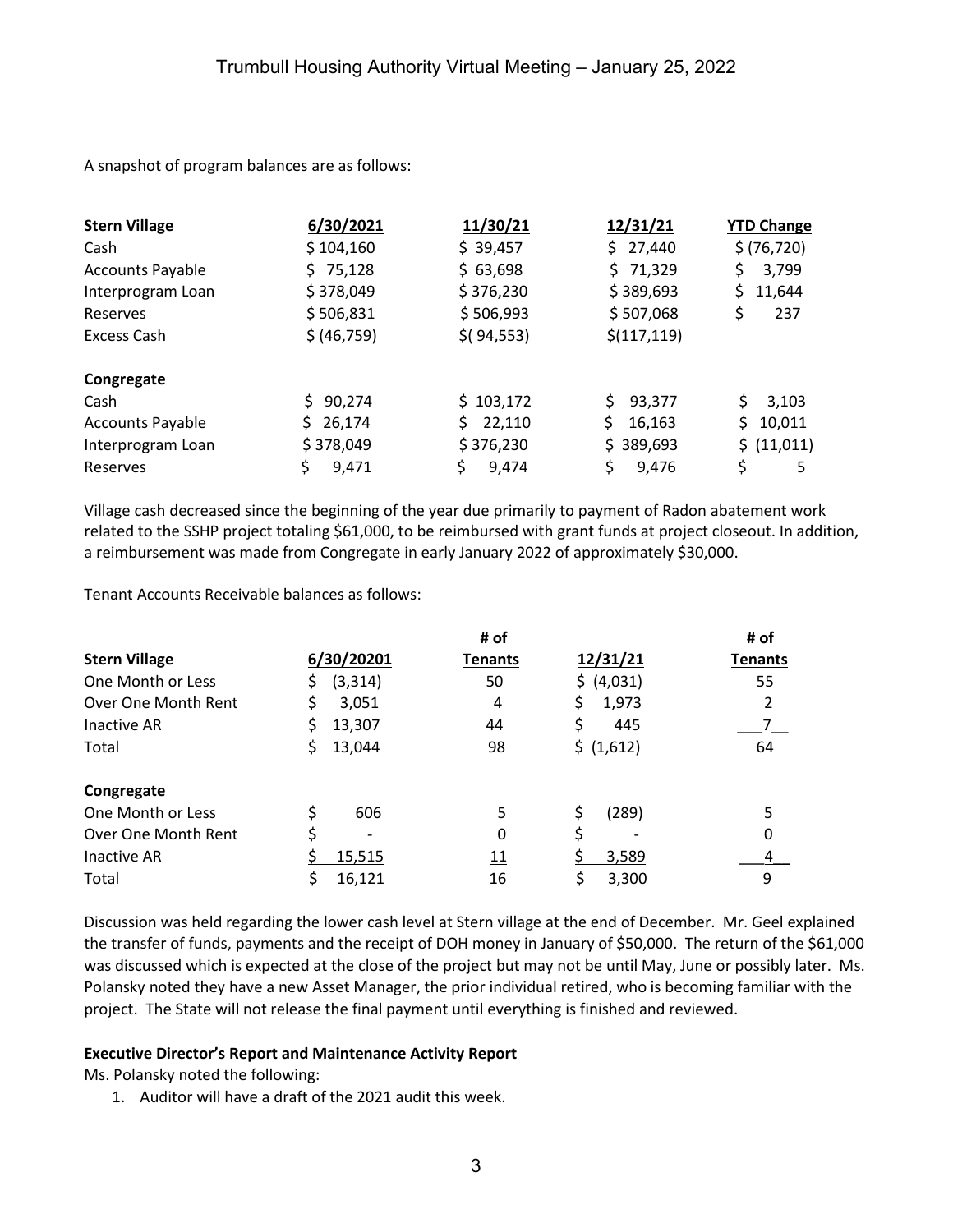- 2. An additional FEMA application was completed for \$21,000. She spoke to the representative and expects the award letter within two weeks.
- 3. Residents have been staying in because of the cold but the regulars have been using the Community Room. Until the Omicron variable subsides, they are being careful with contacts with other residents.
- 4. Thank you to the Town of Trumbull for providing a test kit to each household in the Village and the Congregate. Also thank you to the Department of Housing for providing additional test kits and N95 masks. Residents were informed about the free test kits being issued by the Federal government and Daisy worked with all residents to sign up so they will receive those kits also. Everyone has been very mindful of wearing their masks and that is greatly appreciated.
- 5. Thank you to Johanna Vitery of Saqina Art for providing kindness rocks for the residents today.
- 6. Stop and Shop on Quality Street has chosen Stern Village for their Community Bag Program for the month of February. For every bag sold, \$1 will be donated to the Village.
- 7. Mold prevention and mitigation measures have been addressed with the residents.
- 8. There are additional vacancies in the Village which are being rehabbed quickly. The problem is a back order for appliances from GE. It is hoped they will arrive in mid-February.
- 9. Maintenance has done a great job clearing the snow and ice. Additional delivery of salt was received. They handled 26 work orders for the Congregate and 89 for the Village from December 21 to January 21.
- 10. There were some frozen pipes in the Community Room which briefly affected nearby apartments. This has been addressed. They found pipes were not insulated correctly during the renovation and Ms. Polansky is working with Millennium on this point. The final payment to them has not been made.
- 11. Update on the rehab progress in the apartment that had the fire was given. The mitigation team came today and all bills will be sent to the insurance company. First, they have to mitigate the asbestos found in the tile on the floor. Ms. Polansky was asked to investigate the possibility of recovering lost rent.
- 12. A radon issue was discussed for Apartment #131. The appropriate rent rebate payment was made according to the agreement.

# **Congregate Updates**

Ms. Polansky noted the following:

- 1. Due to the Omicron variant, they are serving meals door to door. EP Maintenance fogged the area as a precaution. An additional FEMA application will be submitted when the invoice is received. The FEMA reimbursement level is \$3,300. The infection rate in the Congregate is controlled.
- 2. Working with the Asset Manager to get critical needs funding to make the upgrades to the elevator.

# **Bylaws: Consideration of Motion to Approve Revisions to Bylaws**

Ms. Pederson noted there needs to be a seven-day notice to the Commissioners so there cannot be a vote at this time. She noted she would like to work on the entire document in addition to updating the section to include electronic meetings. The bylaw changes can be discussed and agreed upon in February with a final vote in March to approve their adoption. Mrs. Anderson requested that Ms. Pederson and Mrs. Bova work on updating the THC bylaws as well.

### **Unfinished Business**

1. Approval of minutes for November 30, 2021 – Motion was made by Mrs. Anderson to accept the minutes as presented. Seconded by Ms. Pederson and approved with one abstention by Ms. Pflueger.